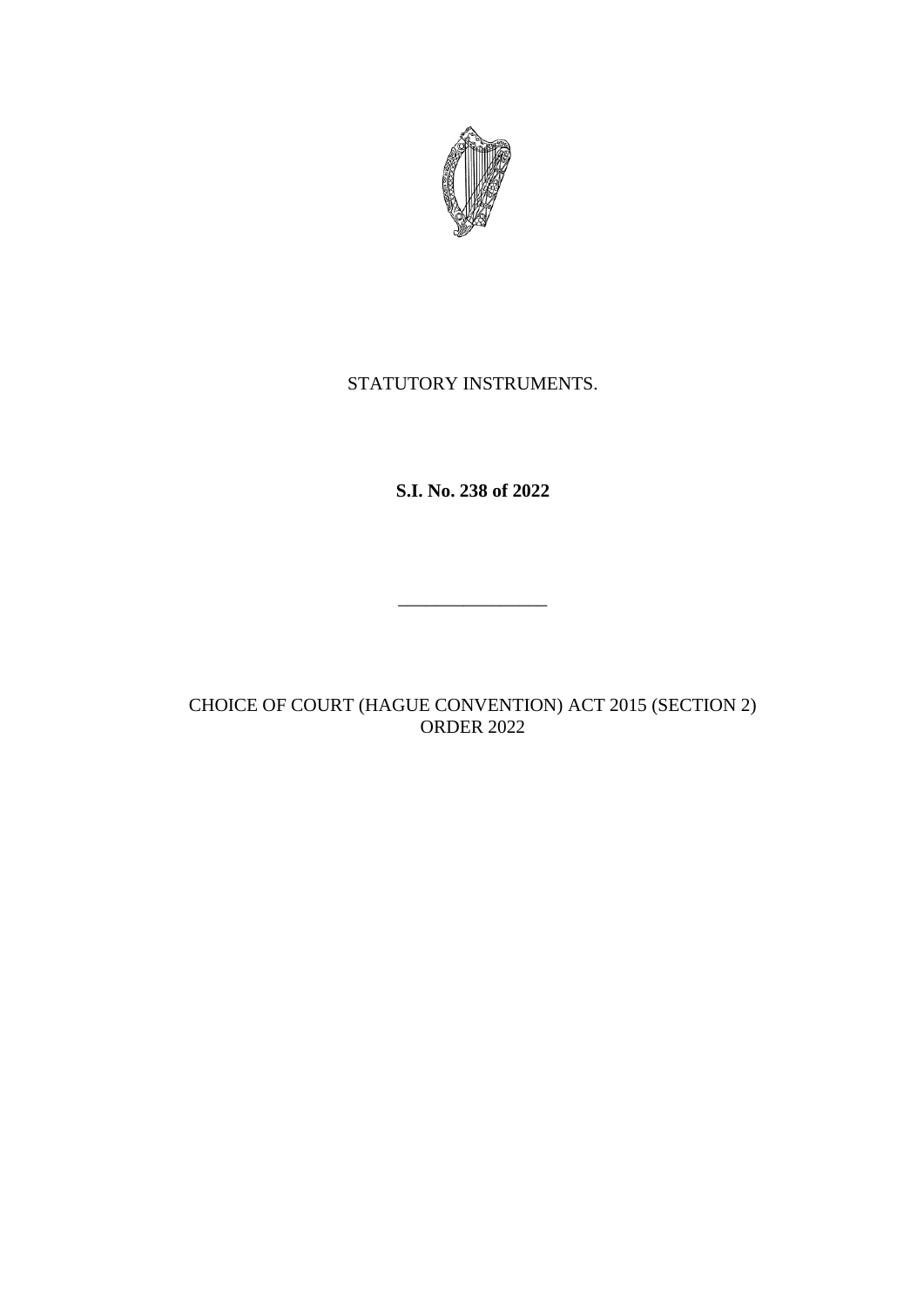## S.I. No. 238 of 2022

## CHOICE OF COURT (HAGUE CONVENTION) ACT 2015 (SECTION 2) ORDER 2022

I, HELEN MCENTEE, Minister for Justice, in exercise of the powers conferred on me by section 2(1) of the Choice of Court (Hague Convention) Act 2015 (No. 38 of 2015) (as adapted by the Justice and Equality (Alteration of Name of Department and Title of Minister) Order (S.I. No. 452 of 2020)), hereby order as follows:

1. This Order may be cited as the Choice of Court (Hague Convention) Act 2015 (Section 2) Order 2022.

- 2. It is hereby declared that
	- (*a*) the states specified in Schedule 1 are Contracting States for the purposes of section 2 of the Choice of Court (Hague Convention) Act 2015 (No. 38 of 2015),
	- (*b*) a declaration (the text of which in the English language is set out in Schedule 2) has been made to the Ministry of Foreign Affairs of the Kingdom of the Netherlands, by the Kingdom of Denmark, pursuant to Article 21 of the Convention,
	- (*c*) a declaration (the text of which in the English language is set out in Schedule 3) has been made to the Ministry of Foreign Affairs of the Kingdom of the Netherlands, by the European Union, pursuant to Article 21 of the Convention, and
	- (*d*) declarations (the text of which in the English language are set out in Schedule 4) have been made to the Ministry of Foreign Affairs of the Kingdom of the Netherlands, by the United Kingdom of Great Britain and Northern Ireland, pursuant to Article 21 of the Convention.

3. The Choice of Court (Hague Convention) Act 2015 (Section 2) Order 2018 (S.I. No.113 of 2018) is revoked.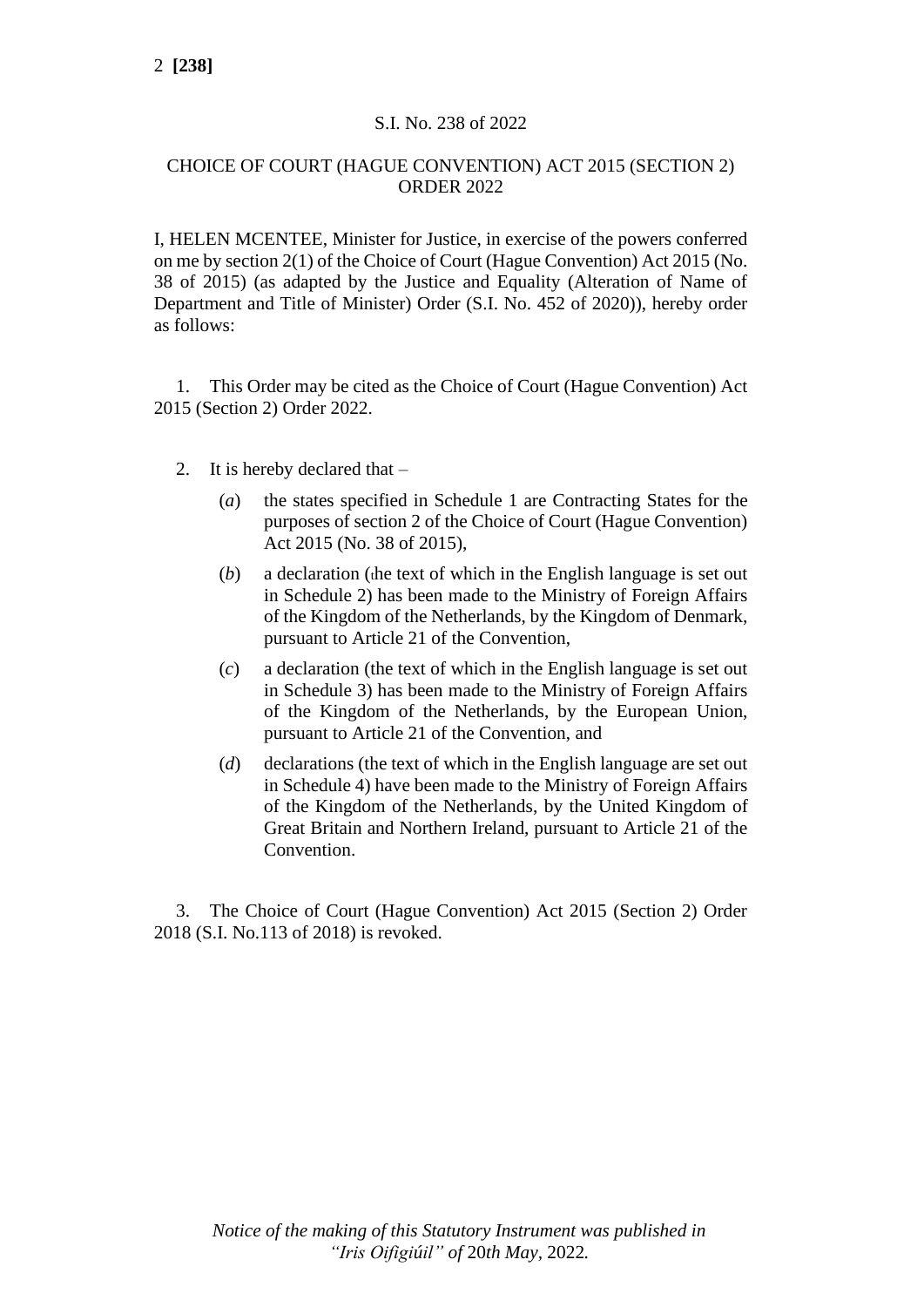# SCHEDULE 1

| Austria        |                                                         |
|----------------|---------------------------------------------------------|
|                | Lithuania                                               |
| Belgium        | Luxembourg                                              |
| Bulgaria       |                                                         |
|                | Malta                                                   |
| Croatia        | Mexico                                                  |
| Cyprus         |                                                         |
|                | Montenegro                                              |
| Czech Republic | Netherlands                                             |
| Denmark        |                                                         |
|                | Poland                                                  |
| Estonia        | Portugal                                                |
| Finland        |                                                         |
|                | Romania                                                 |
| France         | Singapore                                               |
| Germany        |                                                         |
|                | Slovakia                                                |
| Greece         | Slovenia                                                |
| Hungary        |                                                         |
|                | Spain                                                   |
| Ireland        | Sweden                                                  |
| Italy          |                                                         |
|                | United Kingdom of Great Britain and<br>Northern Ireland |
| Latvia         |                                                         |
|                |                                                         |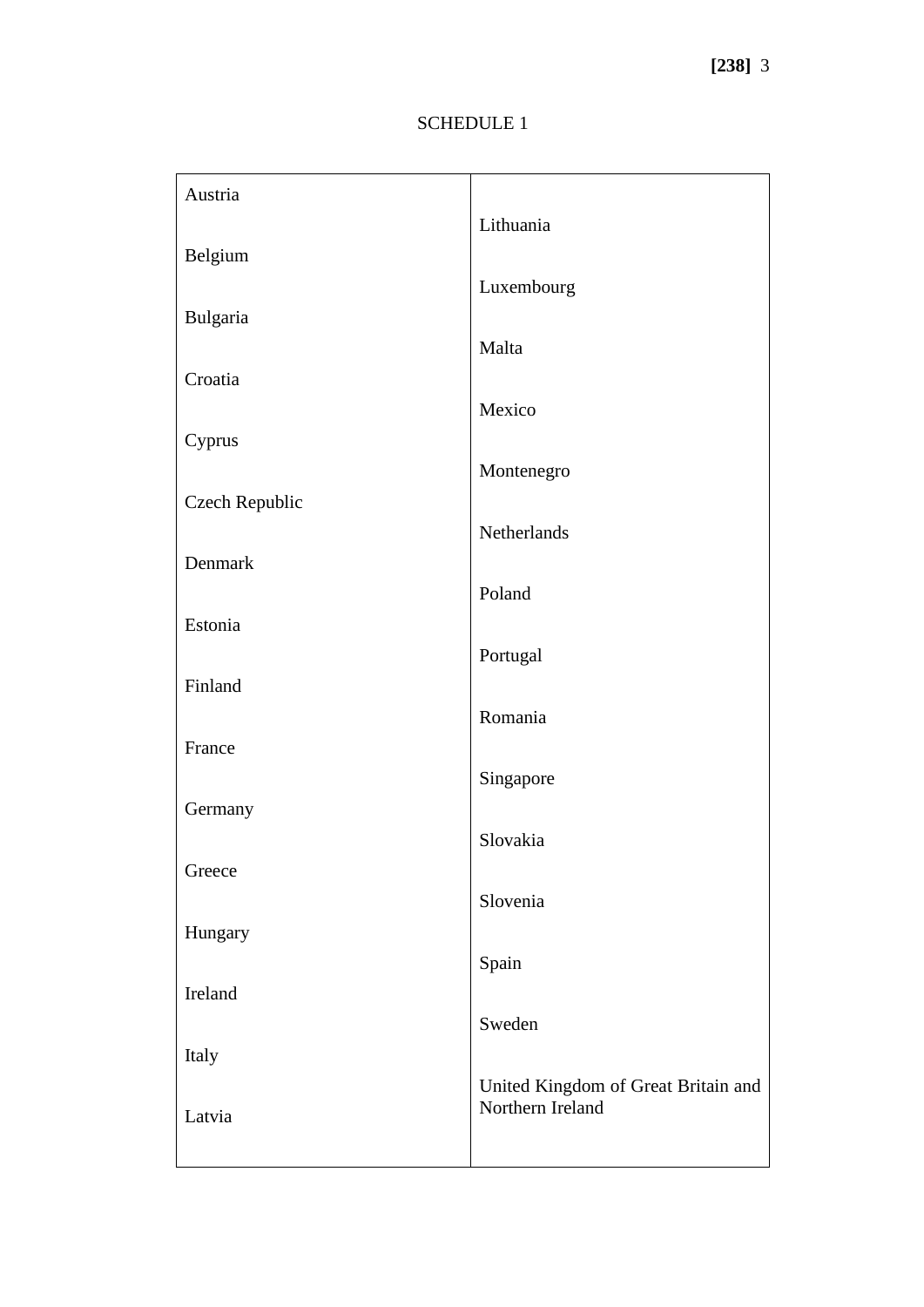## SCHEDULE 2

Declaration by the Kingdom of Denmark at the time of accession to the Hague Convention of 30 June 2005 on Choice of Court Agreements ('the Convention') in accordance with Article 21 thereof –

"The objective of this declaration which excludes certain types of insurance contracts from the scope of the Convention is to protect certain policyholders, insured parties and beneficiaries who, according to internal EU law, receive special protection.

1. The Kingdom of Denmark declares, in accordance with Article 21 of the Convention, that it will not apply the Convention to insurance contracts, except as provided for in paragraph 2 below.

2. The Kingdom of Denmark will apply the Convention to insurance contracts in the following cases:

- (*a*) where the contract is a reinsurance contract;
- (*b*) where the choice of court agreement is entered into after the dispute has arisen;
- (*c*) where, without prejudice to Article 1 (2) of the Convention, the choice of court agreement is concluded between a policyholder and an insurer, both of whom are, at the time of the conclusion of the contract of insurance, domiciled or habitually resident in the same Contracting State, and that agreement has the effect of conferring jurisdiction on the courts of that State, even if the harmful event were to occur abroad, provided that such an agreement is not contrary to the law of that State;
- (*d*) where the choice of court agreement relates to a contract of insurance which covers one or more of the following risks considered to be large risks:
	- (i) any loss or damage arising from perils which relate to their use for commercial purposes, of, or to:
		- (*a*) seagoing ships, installations situated offshore or on the high seas or river, canal and lake vessels;
		- (*b*) aircraft;
		- (*c*) railway rolling stock;
	- (ii) any loss of or damage to goods in transit or baggage other than passengers' baggage, irrespective of the form of transport;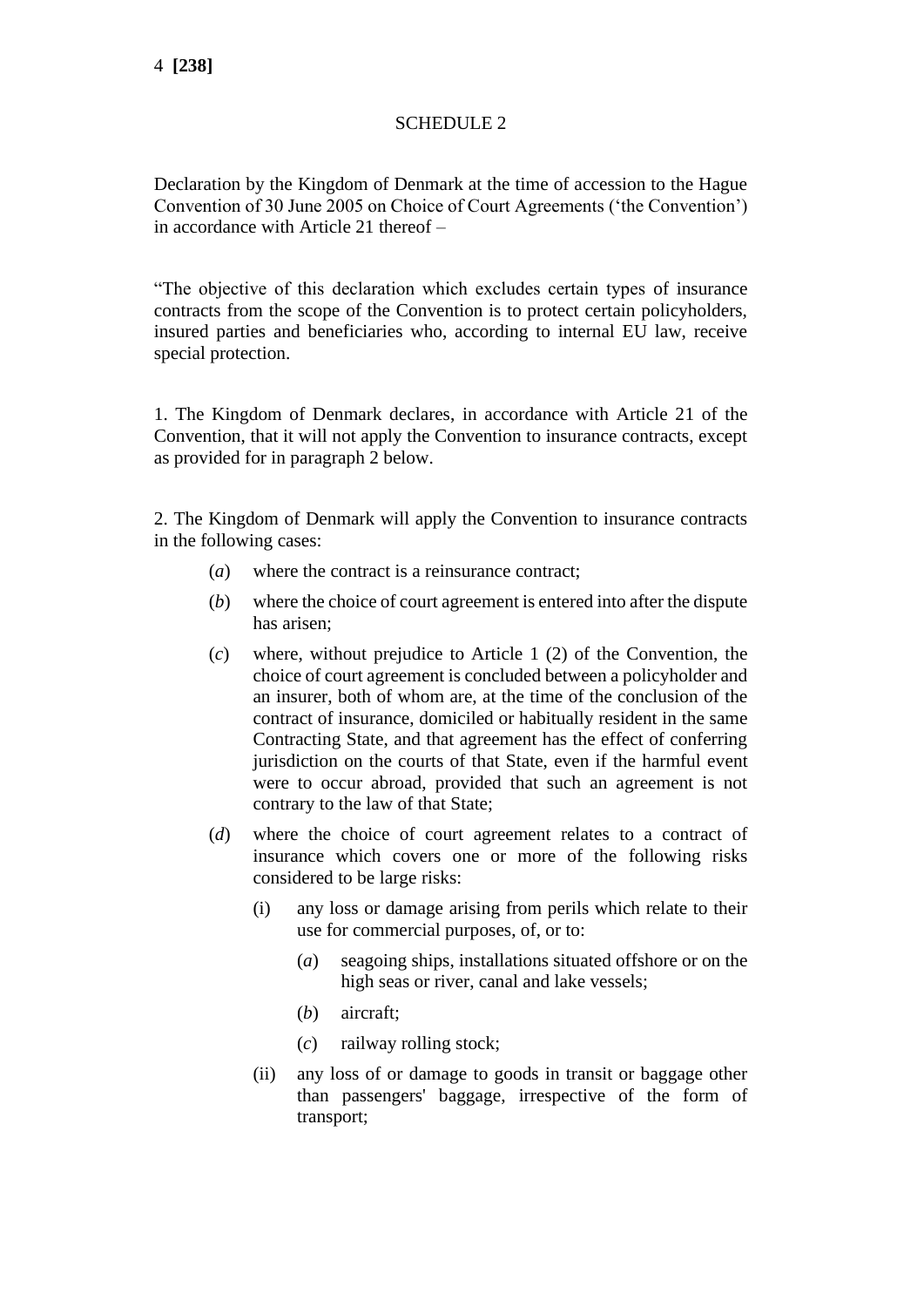- (iii) any liability, other than for bodily injury to passengers or loss of or damage to their baggage, arising out of the use or operation of:
	- (*a*) ships, installations or vessels as referred to in point i) a);
	- (*b*) aircraft, in so far as the law of the Contracting State in which such aircraft are registered does not prohibit choice of court agreements regarding the insurance of such risks;
	- (*c*) railway rolling stock;
- (iv) any liability, other than for bodily injury to passengers or loss of or damage to their baggage, for loss or damage caused by goods in transit or baggage as referred to in point ii);
- (v) any financial loss connected with the use or operation of ships, installations, vessels, aircraft or railway rolling stock as referred to in point i), in particular loss of freight or charter-hire;
- (vi) any risk or interest connected with any of the risks referred to in points i) to v);
- (vii) any credit risk or suretyship risk where the policy holder is engaged professionally in an industrial or commercial activity or in one of the liberal professions and the risk relates to such activity;
- (viii) any other risks where the policy holder carries on a business of a size which exceeds the limits of at least two of the following criteria:
	- (a) a balance-sheet total of EUR 6,2 million;
	- (b) a net turnover of EUR 12,8 million;
	- (c) an average number of 250 employees during the financial year."

Unilateral declaration by the Kingdom of Denmark at the time of accession to the Hague Convention of 30 June 2005 on Choice of Court Agreements ('the Convention')

"The Kingdom of Denmark makes the following unilateral declaration:

The Kingdom of Denmark declares that it may, at a later stage in the light of the experience acquired in the application of the Convention, reassess the need to maintain its declaration under Article 21 of the Convention."

(Addition)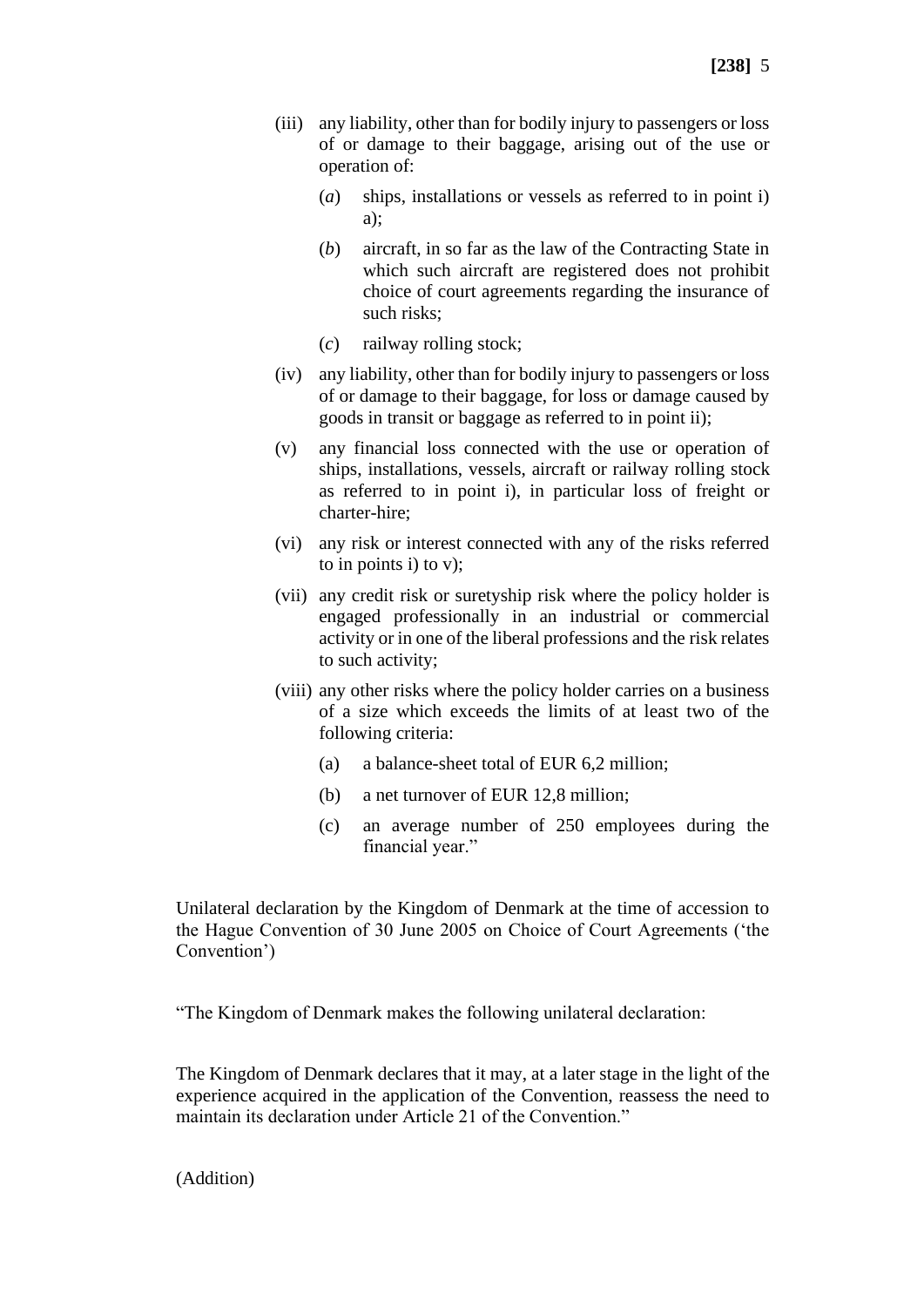6 **[238]**

The Convention shall not apply to the Faroe Islands and Greenland.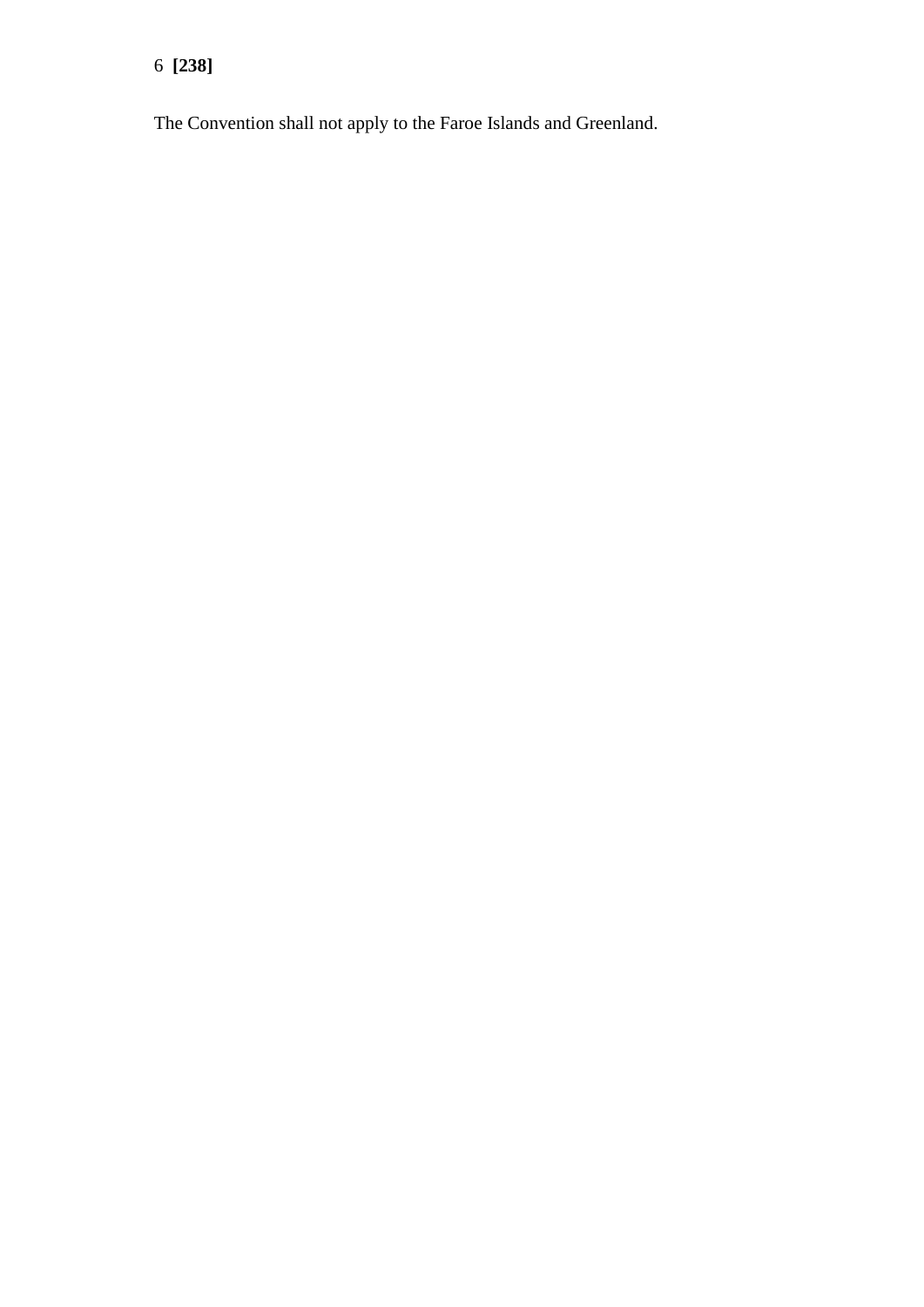## **[238]** 7

#### SCHEDULE 3

Declaration by the European Union at the time of approval of the Hague Convention of 30 June 2005 on Choice of Court Agreements ('the Convention') in accordance with Article 21 thereof—

"The objective of this declaration which excludes certain types of insurance contracts from the scope of the Convention is to protect certain policyholders, insured parties and beneficiaries who, according to internal EU law, receive special protection.

1. The European Union declares, in accordance with Article 21 of the Convention, that it will not apply the Convention to insurance contracts, except as provided for in paragraph 2 below.

2. The European Union will apply the Convention to insurance contracts in the following cases:

- (*a*) where the contract is a reinsurance contract;
- (*b*) where the choice of court agreement is entered into after the dispute has arisen;
- (*c*) where, without prejudice to Article 1 (2) of the Convention, the choice of court agreement is concluded between a policyholder and an insurer, both of whom are, at the time of the conclusion of the contract of insurance, domiciled or habitually resident in the same Contracting State, and that agreement has the effect of conferring jurisdiction on the courts of that State, even if the harmful event were to occur abroad, provided that such an agreement is not contrary to the law of that State;
- (*d*) where the choice of court agreement relates to a contract of insurance which covers one or more of the following risks considered to be large risks:
	- (i) any loss or damage arising from perils which relate to their use for commercial purposes, of, or to:
		- (*a*) seagoing ships, installations situated offshore or on the high seas or river, canal and lake vessels;
		- (*b*) aircraft;
		- (*c*) railway rolling stock;
	- (ii) any loss of or damage to goods in transit or baggage other than passengers baggage, irrespective of the form of transport;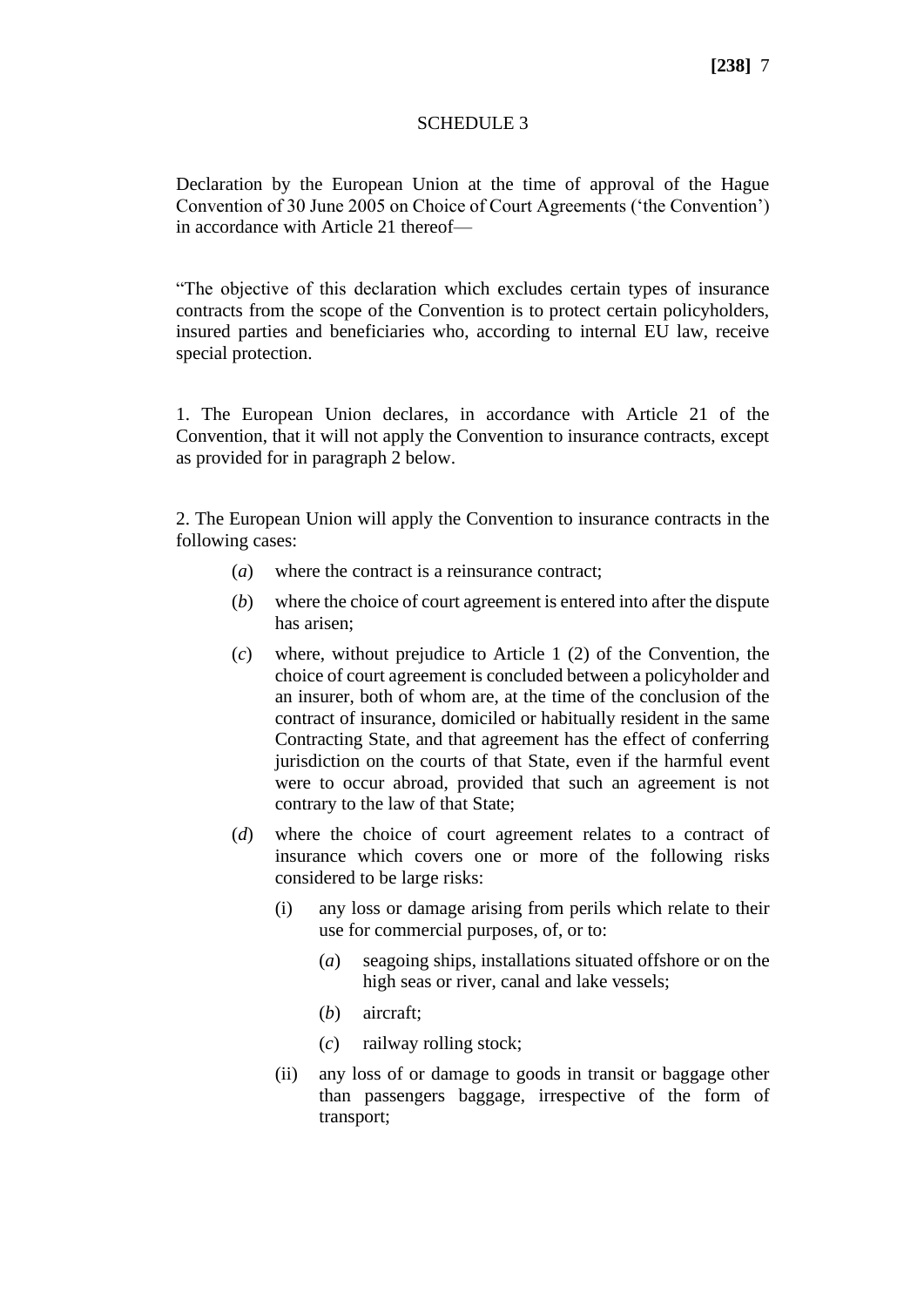- (iii) any liability, other than for bodily injury to passengers or loss of or damage to their baggage, arising out of the use or operation of:
	- (*a*) ships, installations or vessels as referred to in point  $(i)(a);$
	- (*b*) aircraft, in so far as the law of the Contracting State in which such aircraft are registered does not prohibit choice of court agreements regarding the insurance of such risks;
	- (*c*) railway rolling stock;
- (iv) any liability, other than for bodily injury to passengers or loss of or damage to their baggage, for loss or damage caused by goods in transit or baggage as referred to in point (ii);
- (v) any financial loss connected with the use or operation of ships, installations, vessels, aircraft or railway rolling stock as referred to in point (i), in particular loss of freight or charter-hire;
- (vi) any risk or interest connected with any of the risks referred to in points (i) to  $(v)$ ;
- (vii) any credit risk or suretyship risk where the policy holder is engaged professionally in an industrial or commercial activity or in one of the liberal professions and the risk relates to such activity;
- (viii) any other risks where the policy holder carries on a business of a size which exceeds the limits of at least two of the following criteria:
	- (*a*) a balance-sheet total of EUR 6,2 million;
	- (*b*) a net turnover of EUR 12,8 million;
	- (*c*) an average number of 250 employees during the financial year."

Unilateral declaration by the European Union at the time of the approval of the Hague Convention of 30 June 2005 on Choice of Court Agreements ('the Convention')—

"The European Union makes the following unilateral declaration:

The European Union declares that it may, at a later stage in the light: of the experience acquired in the application of the Convention, reassess the need to maintain its declaration under Article 21 of the Convention."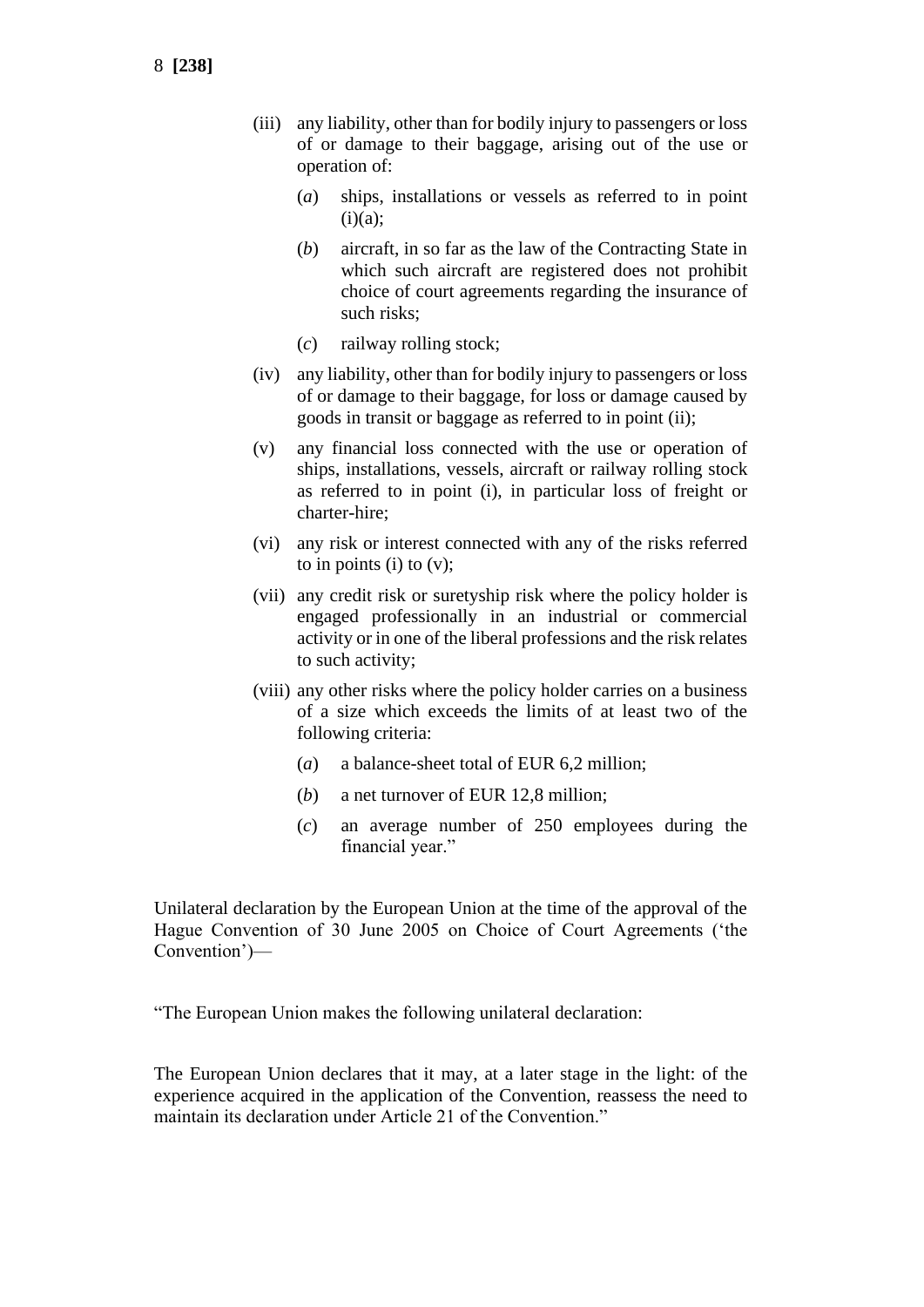### SCHEDULE 4

Declarations by the United Kingdom of Great Britain and Northern Ireland on 28 September 2020

"Her Majesty's Government hereby expresses its consent for the United Kingdom of Great Britain and Northern Ireland, and for Gibraltar, to be bound by the Convention subject to the following Declarations:

The United Kingdom of Great Britain and Northern Ireland declares, in accordance with Article 21 of the Convention, that it will not apply the Convention to insurance contracts, except as provided for in paragraph 1 below:

1. The United Kingdom of Great Britain and Northern Ireland will apply the Convention to insurance contracts in the following cases:

- (*a*) where the contract is a reinsurance contract;
- (*b*) where the choice of court agreement is entered into after the dispute has arisen;
- (*c*) where, without prejudice to Article 1 (2) of the Convention, the choice of court agreement is concluded between a policyholder and an insurer, both of whom are, at the time of the conclusion of the contract of insurance, domiciled or habitually resident in the same Contracting State, and that agreement has the effect of conferring jurisdiction on the courts of that State, even if the harmful event were to occur abroad, provided that such an agreement is not contrary to the law of that State;
- (*d*) where the choice of court agreement relates to a contract of insurance which covers one or more of the following risks considered to be large risks:
	- (i) any loss or damage arising from perils which relate to their use for commercial purposes, of, or to:
		- (*a*) seagoing ships, installations situated offshore or on the high seas or river, canal and lake vessels;
		- (*b*) aircraft;
		- (*c*) railway rolling stock;
	- (ii) any loss of or damage to goods in transit or baggage other than passengers' baggage, irrespective of the form of transport;
	- (iii) any liability, other than for bodily injury to passengers or loss of or damage to their baggage, arising out of the use or operation of: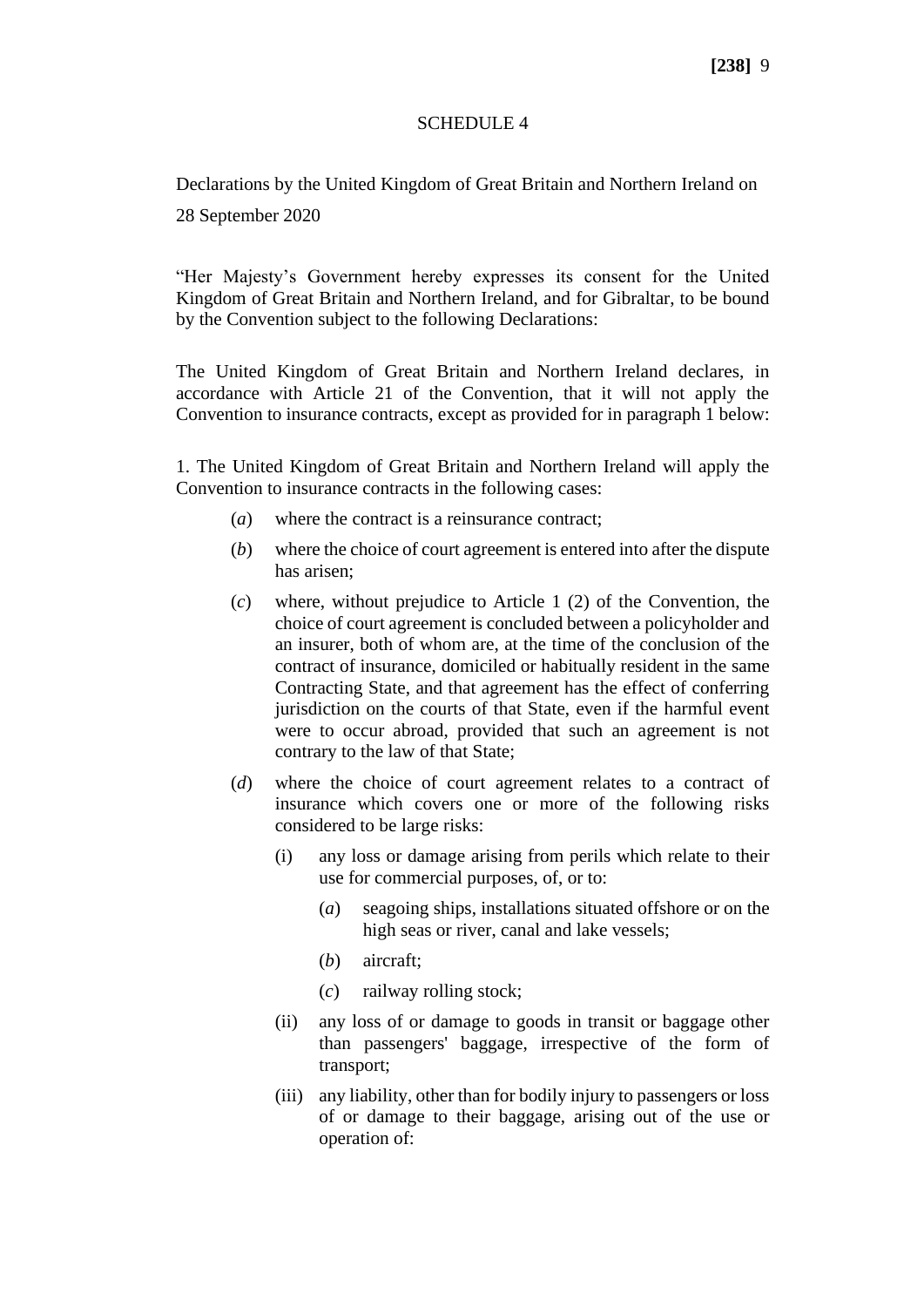10 **[238]**

- (*a*) ships, installations or vessels as referred to in point  $(i)(a)$ ;
- (*b*) aircraft, in so far as the law of the Contracting State in which such aircraft are registered does not prohibit choice of court agreements regarding the insurance of such risks;
- (*c*) railway rolling stock;
- (iv) any liability, other than for bodily injury to passengers or loss of or damage to their baggage, for loss or damage caused by goods in transit or baggage as referred to in point (ii);
- (v) any financial loss connected with the use or operation of ships, installations, vessels, aircraft or railway rolling stock as referred to in point (i), in particular loss of freight or charter-hire;
- (vi) any risk or interest connected with any of the risks referred to in points (i) to  $(v)$ ;
- (vii) any credit risk or suretyship risk where the policy holder is engaged professionally in an industrial or commercial activity or in one of the liberal professions and the risk relates to such activity;
- (viii) any other risks where the policy holder carries on a business of a size which exceeds the limits of at least two of the following criteria:
	- (*a*) a balance-sheet total of EUR 6,2 million;
	- (*b*) a net turnover of EUR 12,8 million;
	- (*c*) an average number of 250 employees during the financial year.

2. The United Kingdom of Great Britain and Northern Ireland declares that it may, at a later stage in the light of the experience acquired in the application of the Convention, reassess the need to maintain its declaration under Article 21 of the Convention."

#### *Note Verbale:*

"Her Britannic Majesty's Embassy presents its compliments to the Ministry of Foreign Affairs of the Kingdom of the Netherlands and has the honour to refer to the instrument of accession (the "Instrument of Accession") which it has today deposited to achieve the accession of the United Kingdom of Great Britain and Northern Ireland (the "United Kingdom") to the Hague Convention of 30 June 2005 on Choice of Court Agreements (the "2005 Hague Convention").

In accordance with Article 30 of the 2005 Hague Convention, the United Kingdom became bound by the Convention on 1 October 2015 by virtue of its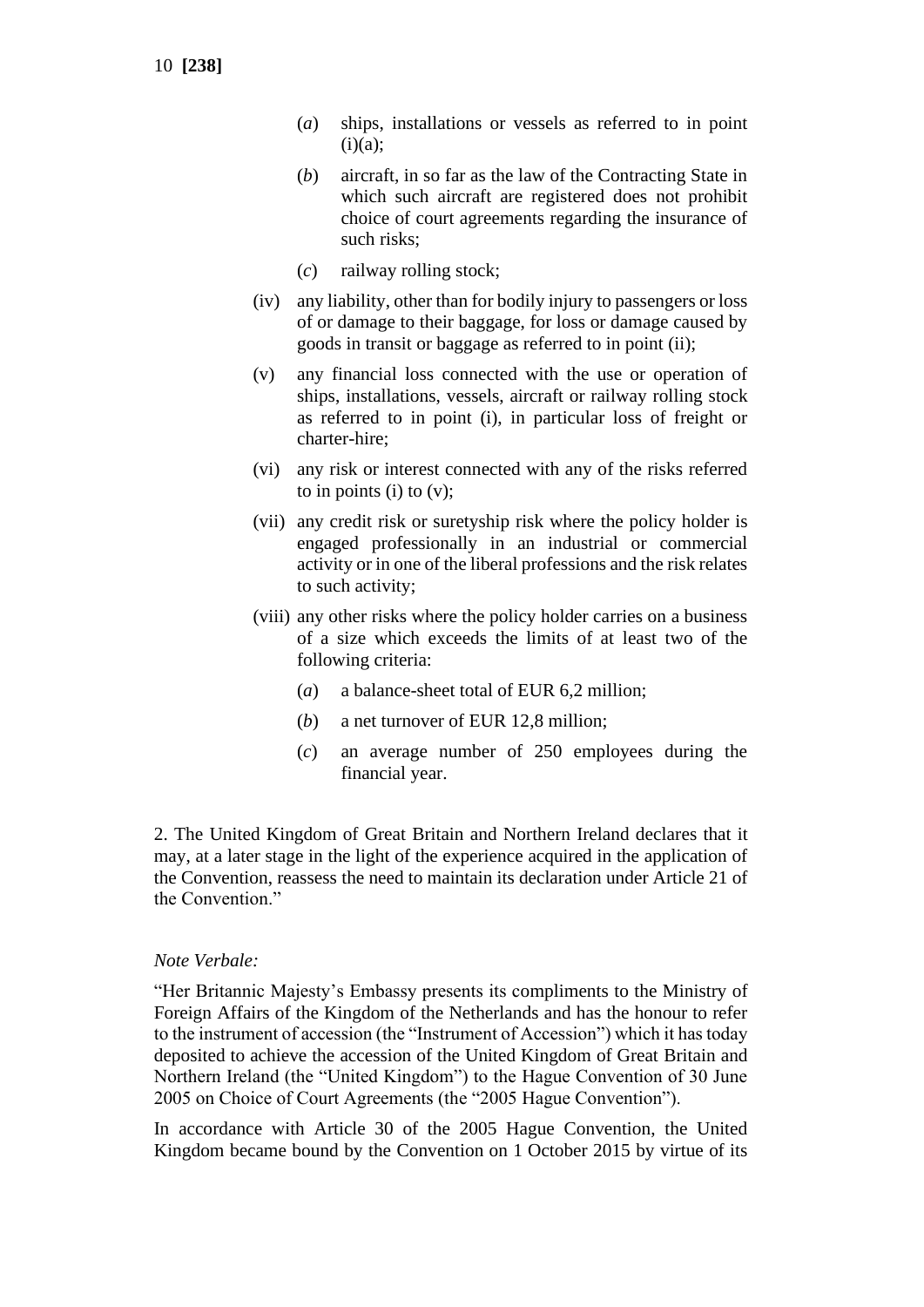membership of the European Union, which approved the Convention on that date.

The Agreement on the Withdrawal of the United Kingdom of Great Britain and Northern Ireland from the European Union and the European Atomic Energy Community (the "Withdrawal Agreement") entered into force on 1 February 2020. The Withdrawal Agreement includes provisions for a transition period, which started on 1 February 2020 and will end on 31 December 2020 (the "transition period"). In accordance with the Withdrawal Agreement, during the transition period, European Union law, including the 2005 Hague Convention, continues to be applicable to and in the United Kingdom and the United Kingdom is treated as a Member State for the purposes of international agreements concluded by the European Union, including the 2005 Hague Convention.

With the intention of ensuring continuity of application of the 2005 Hague Convention, the United Kingdom has submitted the Instrument of Accession in accordance with Article 27(4) of the 2005 Hague Convention. Whilst acknowledging that the Instrument of Accession takes effect at 00:00 CET on 1 January 2021, the United Kingdom considers that the 2005 Hague Convention entered into force for the United Kingdom on 1 October 2015 and that the United Kingdom is a Contracting State without interruption from that date.

Her Britannic Majesty's Embassy has further the honour to refer to an instrument deposited on 31 July 2019, declaring that its accession to the 2005 Hague Convention would be also in respect of Gibraltar, and that this accession in respect of Gibraltar would be subject to declarations accompanying. The United Kingdom considers that this accession in respect of Gibraltar, and the accompanying declarations, were withdrawn by operation of the instrument deposited by the United Kingdom on 31 January 2020. The United Kingdom is, however, now acceding to the Convention also in respect of Gibraltar and so the declarations now accompanying the present Instrument of Accession apply also to Gibraltar, as specified. The United Kingdom intends to make further declarations with respect to Gibraltar in due course.

Her Britannic Majesty's Embassy avails itself of the opportunity to renew to the Ministry of Foreign Affairs of the Kingdom of the Netherlands the assurances of its highest consideration."



GIVEN under my Official Seal, 11 May, 2022.

HELEN MCENTEE, Minister for Justice.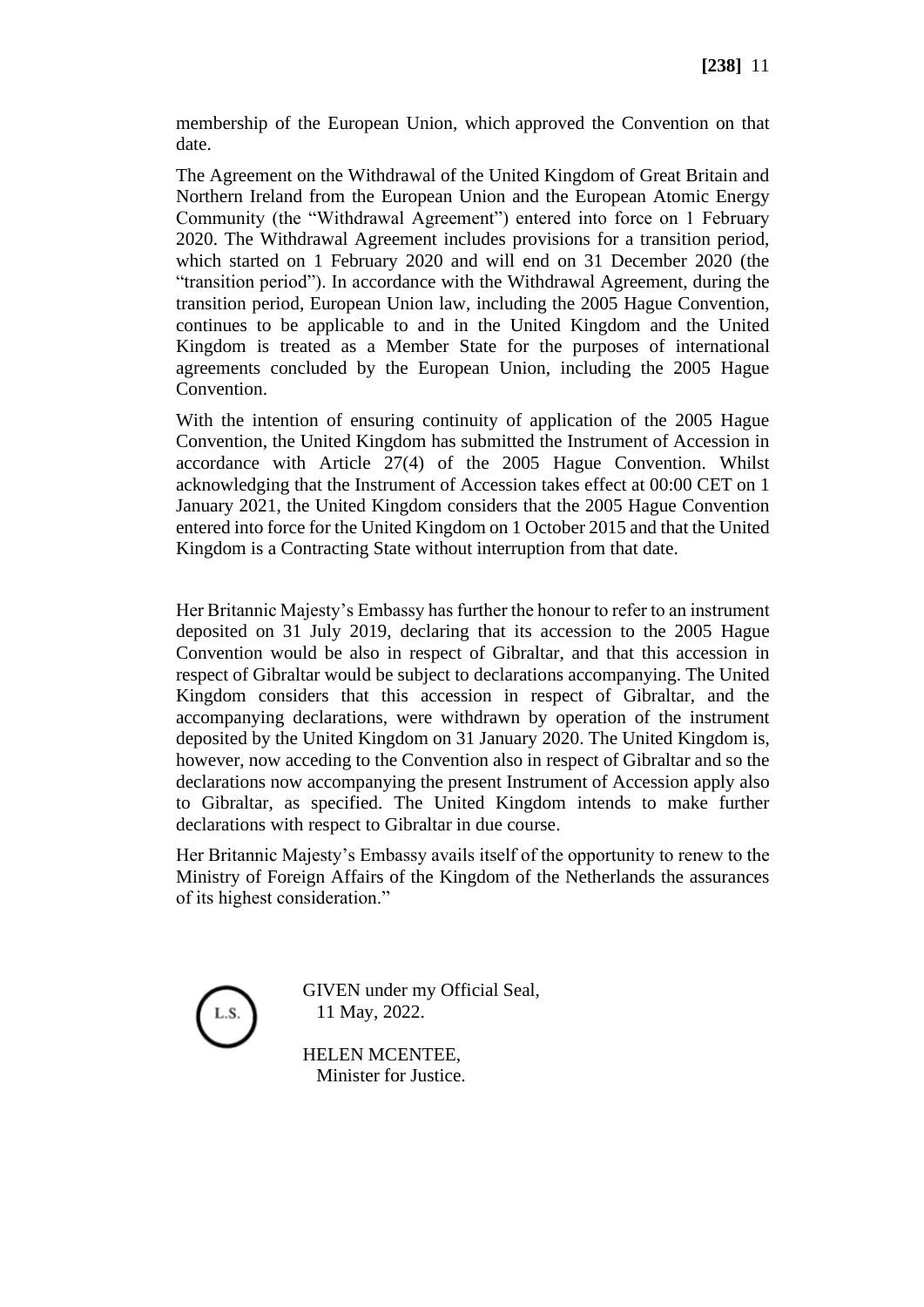## EXPLANATORY NOTE

## (*This note is not part of the instrument and does not purport to be a legal interpretation*.)

This Order specifies the States which are Contracting States for the purposes of section 2 of the Choice of Court (Hague Convention) Act 2015 (No. 38 of 2015), and includes the text of Declarations made pursuant to Article 21 of the Convention by Denmark, the European Union and the United Kingdom. This Order revokes the Choice of Court (Hague Convention) Act 2015 (Section 2) Order 2018 (S.I. No.113 of 2018)